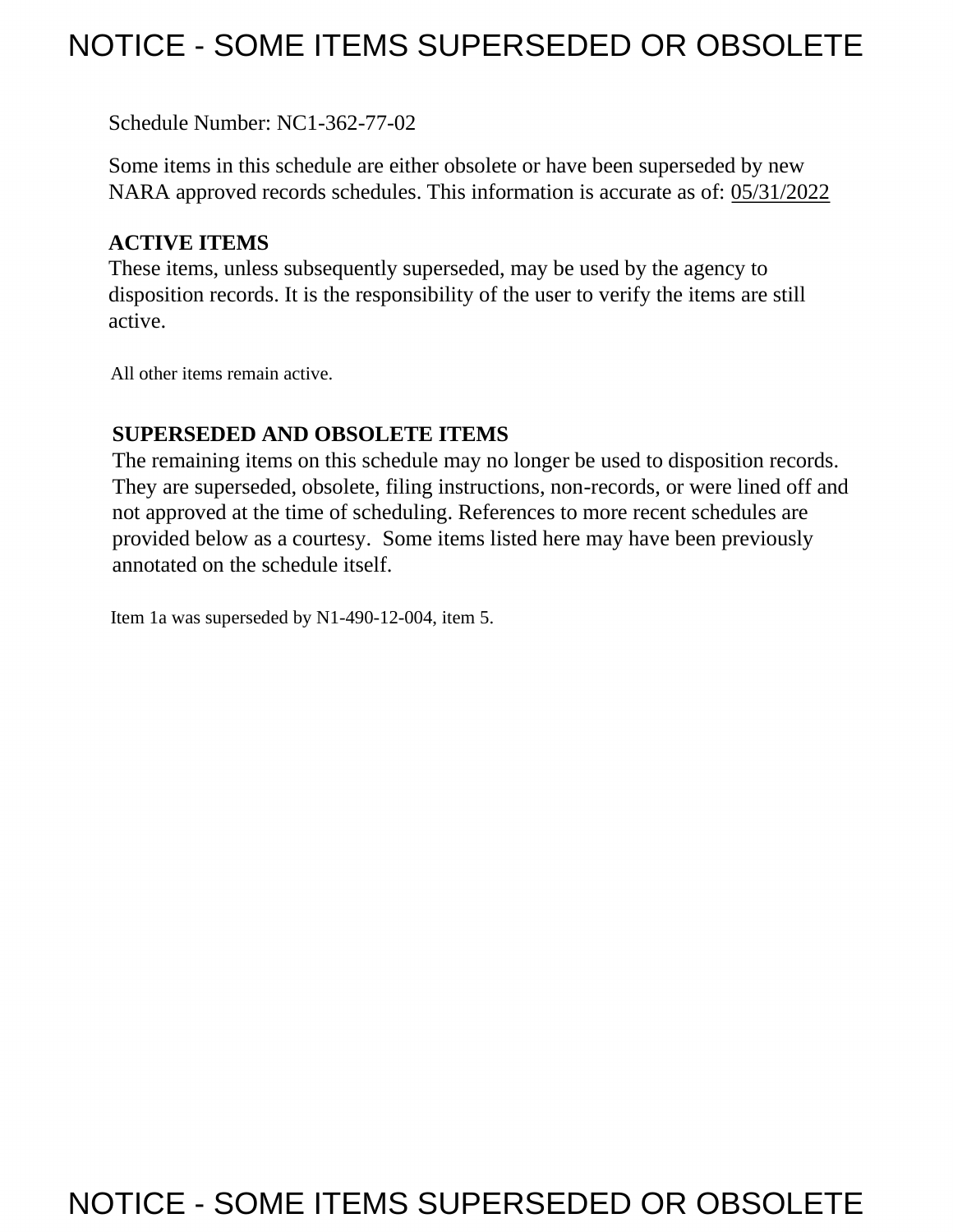| Standard Form No. 115<br>Revised November 1951<br>Prescribed by General Services<br>Aministration<br>$GSA$ Reg. $3$ -IV-106<br>115-103 | REQUEST FOR AUTHORITY<br>TO DISPOSE OF RECORDS                                                                                                                                                                                                                                                                                                                                                                                                                                                                                                                                                                                                                        | DATE RECEIVED<br>1977<br>⊥ ວ<br><b>MAY</b>                                                     | LEAVE BLANK<br>JOB NO.                                                                |                            |
|----------------------------------------------------------------------------------------------------------------------------------------|-----------------------------------------------------------------------------------------------------------------------------------------------------------------------------------------------------------------------------------------------------------------------------------------------------------------------------------------------------------------------------------------------------------------------------------------------------------------------------------------------------------------------------------------------------------------------------------------------------------------------------------------------------------------------|------------------------------------------------------------------------------------------------|---------------------------------------------------------------------------------------|----------------------------|
|                                                                                                                                        | (See Instructions on Reverse)                                                                                                                                                                                                                                                                                                                                                                                                                                                                                                                                                                                                                                         | DATE APPROVED                                                                                  | ₦€µ                                                                                   | 362<br>$\boldsymbol{2}$    |
|                                                                                                                                        | TO: GENERAL SERVICES ADMINISTRATION,<br>NATIONAL ARCHIVES AND RECORDS SERVICE, WASHINGTON, D.C. 20408                                                                                                                                                                                                                                                                                                                                                                                                                                                                                                                                                                 |                                                                                                | <b>SALERADITION</b>                                                                   |                            |
|                                                                                                                                        | 1. FROM (AGENCY OR ESTABLISHMENT)                                                                                                                                                                                                                                                                                                                                                                                                                                                                                                                                                                                                                                     |                                                                                                | NOTIFICATION TO AGENCY                                                                |                            |
| ACTION<br>2. MAJOR SUBDIVISION                                                                                                         |                                                                                                                                                                                                                                                                                                                                                                                                                                                                                                                                                                                                                                                                       | In accordance with the provisions of 44 U.S.C.<br>3303a the disposal request, including amend- |                                                                                       |                            |
| Administration & Finance                                                                                                               |                                                                                                                                                                                                                                                                                                                                                                                                                                                                                                                                                                                                                                                                       |                                                                                                | ments, is approved except for items that may<br>be stamped "disposal not approved" or |                            |
| 3. MINOR SUBDIVISION                                                                                                                   | Administrative Services Division                                                                                                                                                                                                                                                                                                                                                                                                                                                                                                                                                                                                                                      | "withdrawn" in column 10.                                                                      |                                                                                       |                            |
|                                                                                                                                        | 4. NAME OF PERSON WITH WHOM TO CONFER<br>5. TEL. EXT.                                                                                                                                                                                                                                                                                                                                                                                                                                                                                                                                                                                                                 |                                                                                                |                                                                                       |                            |
|                                                                                                                                        | 254-8103<br>Joe Manno or Marilyn Taylor                                                                                                                                                                                                                                                                                                                                                                                                                                                                                                                                                                                                                               |                                                                                                |                                                                                       |                            |
|                                                                                                                                        | <b>6. CERTIFICATE OF AGENCY REPRESENTATIVE:</b>                                                                                                                                                                                                                                                                                                                                                                                                                                                                                                                                                                                                                       |                                                                                                |                                                                                       |                            |
|                                                                                                                                        | I hereby certify that I am authorized to act for the head of this agency in matters pertaining to the disposal of records, and that the records described in this list or                                                                                                                                                                                                                                                                                                                                                                                                                                                                                             |                                                                                                |                                                                                       |                            |
| A<br>further retention,                                                                                                                | schedule of $\frac{2}{2}$ pages are proposed for disposal for the reason indicated: ("X" only one)<br>The records have<br>The records will cease to have sufficient value<br>в<br>ceased to have suffi-<br>to warrant further retention on the expiration<br>x<br>of the period of time indicated or on the occur-<br>cient value to warrant<br>rence of the event specified.<br>the<br>John F. Nolan, Dixector, Administrative Services Division                                                                                                                                                                                                                     |                                                                                                |                                                                                       |                            |
| (Date)                                                                                                                                 | (Signature of Agency Representative)                                                                                                                                                                                                                                                                                                                                                                                                                                                                                                                                                                                                                                  |                                                                                                | (Title)                                                                               |                            |
| 7.<br><b>ITEM NO.</b>                                                                                                                  | 8. DESCRIPTION OF ITEM<br>(WITH INCLUSIVE DATES OR RETENTION PERIODS)                                                                                                                                                                                                                                                                                                                                                                                                                                                                                                                                                                                                 |                                                                                                | 9.<br>SAMPLE OR<br>JOB NO.                                                            | 10.<br><b>ACTION TAKEN</b> |
| 1.                                                                                                                                     | Peace Corps Volunteers Medical Records                                                                                                                                                                                                                                                                                                                                                                                                                                                                                                                                                                                                                                |                                                                                                | NC174-189<br>Item 78                                                                  |                            |
|                                                                                                                                        | These records pertain to Peace Corps Volunteers<br>who either have completed their two years term<br>of service or have terminated. Contains reports<br>of medical examinations and medical history<br>prior to selection for training, annual report<br>of medical examination, termination report of<br>medical examination and history, immunization<br>record, chronological record of visits to a<br>physician during training, eyeglass prescription,<br>and dental X-rays and records.<br>Washington National Records Center (NCW) at Suitland, Md.<br>$AF/HS$ will send to $/$ one year after<br>а.<br>termination of volunteer.<br>NCW<br>years and destroy. | FRC, will hold 24                                                                              |                                                                                       |                            |
|                                                                                                                                        | Destroy all other copies one year after<br>b.<br>volunteer terminates.                                                                                                                                                                                                                                                                                                                                                                                                                                                                                                                                                                                                |                                                                                                |                                                                                       |                            |
| 2.                                                                                                                                     | Peace Corps Volunteers X-Ray Examination Files                                                                                                                                                                                                                                                                                                                                                                                                                                                                                                                                                                                                                        |                                                                                                | NC174-189                                                                             |                            |
|                                                                                                                                        | These x-rays are usually chest x-rays taken in<br>conjunction with the Peace Corps Volunteer's<br>termination medical examination.<br>include photos of various parts of the body and<br>x-rays taken while in the host country.                                                                                                                                                                                                                                                                                                                                                                                                                                      | They may also                                                                                  | Item 79                                                                               |                            |
| 光                                                                                                                                      | sing will divide files into two groups: normal and <i>Hent to agency and</i><br>abnormal findings and send to NCW one year after term-<br>ination of volunteer. NCW will:<br>a. AF/HS will divide files into two groups: normal and                                                                                                                                                                                                                                                                                                                                                                                                                                   |                                                                                                |                                                                                       |                            |